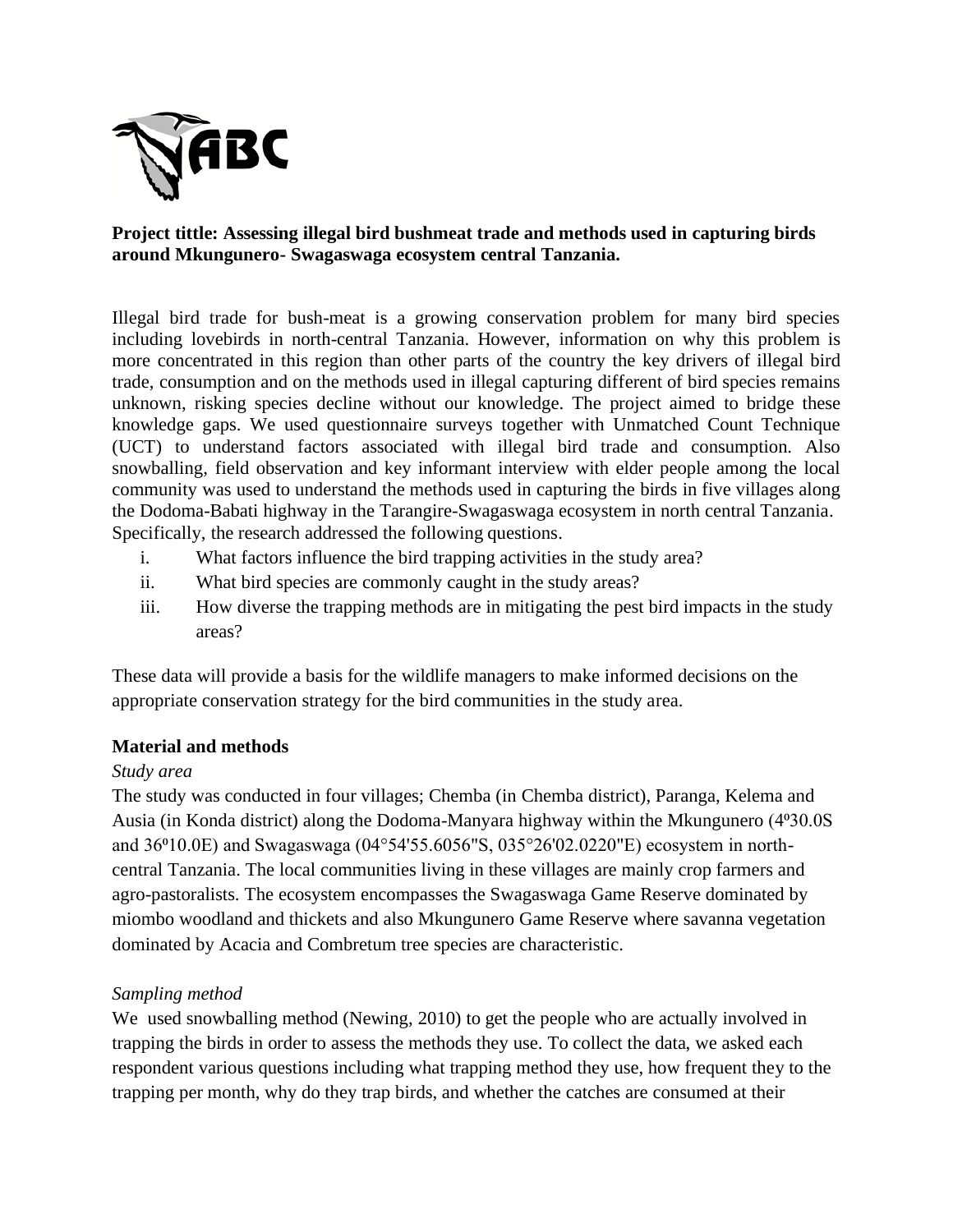household level or sold to other people for money. Other questions asked include, what species do they target mostly, whether they catch non-target bird species and what factors influence their trapping activities? Each interview lasted for about 50 minutes. Further, after each interview, we requested to see any trapping tools they have kept at their homes and for the traps, to show us how they set up the trap in the field when they go out in the field for bird hunting. Finally, we requested to accompany some trappers in the field to see how the do the actual trapping. In total we interviewed 79 trappers from four villages. Due to the nature of the data collected in this study, only simple descriptive analysis was conducted.

# **Brief findings**

We found that consuming the problematic birds was popularly regarded by the villagers as an incentive for the losses inflicted by the birds on their farm crops. Birds were trapped using seven local methods that targeted various bird groups including granivores and raptors but trapping varied between seasons and local bird population fluctuations these methods are: .

*i) Catapults* 



*ii) Use of glue or sticky sap to catch birds* 

iii) *Baited woven round basket traps locally known as "tundu"*







v) *Snap-shut stick trap*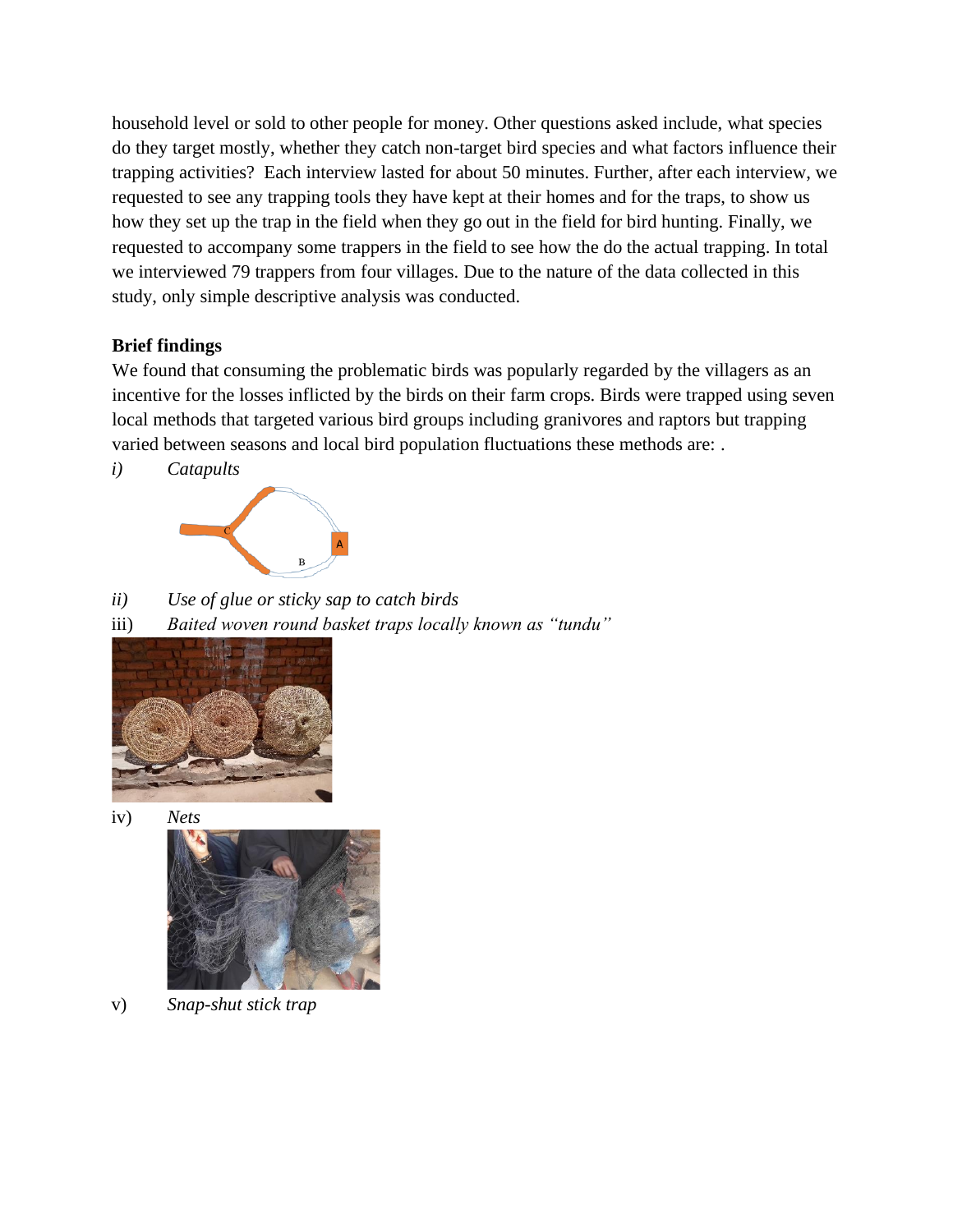

vi) Poisoning (using agro-chemicals e.g. Diazinon)



vii) *Tree or ground loop trap*



The hunted birds were consumed locally, traded on highway and rural streets as well as exported to nearby cities, generating substantial financial benefits to the bushmeat traders. Although most bird trapping has long been believed to be targeting *Quelea quelea* to reduce its effects on the local farms, we found substantial number of other non-quelea bird species hunted with poisoning for the illegal bushmeat trade with potential dire consequences on the local populations of these species and the ecosystem services they provide in these landscapes. Conservation interventions to controlling unsustainable hunting methods on the bird biodiversity is an increasing priority in these changing rural landscapes.

# **Interpretation of results**

We found bird trapping to reduce real and perceived negative impacts of pest birds being commonplace across the surveyed rural communities. Trapped birds were used for household food and sold for incomes with the bird trapping varying across the wet and dry seasons and according to temporal fluctuation of population of the target birds and trapper occupation. We also found seven methods presently used to catch the birds in the study area, each targeting a particular bird group involved in inflicting crop losses to the local communities.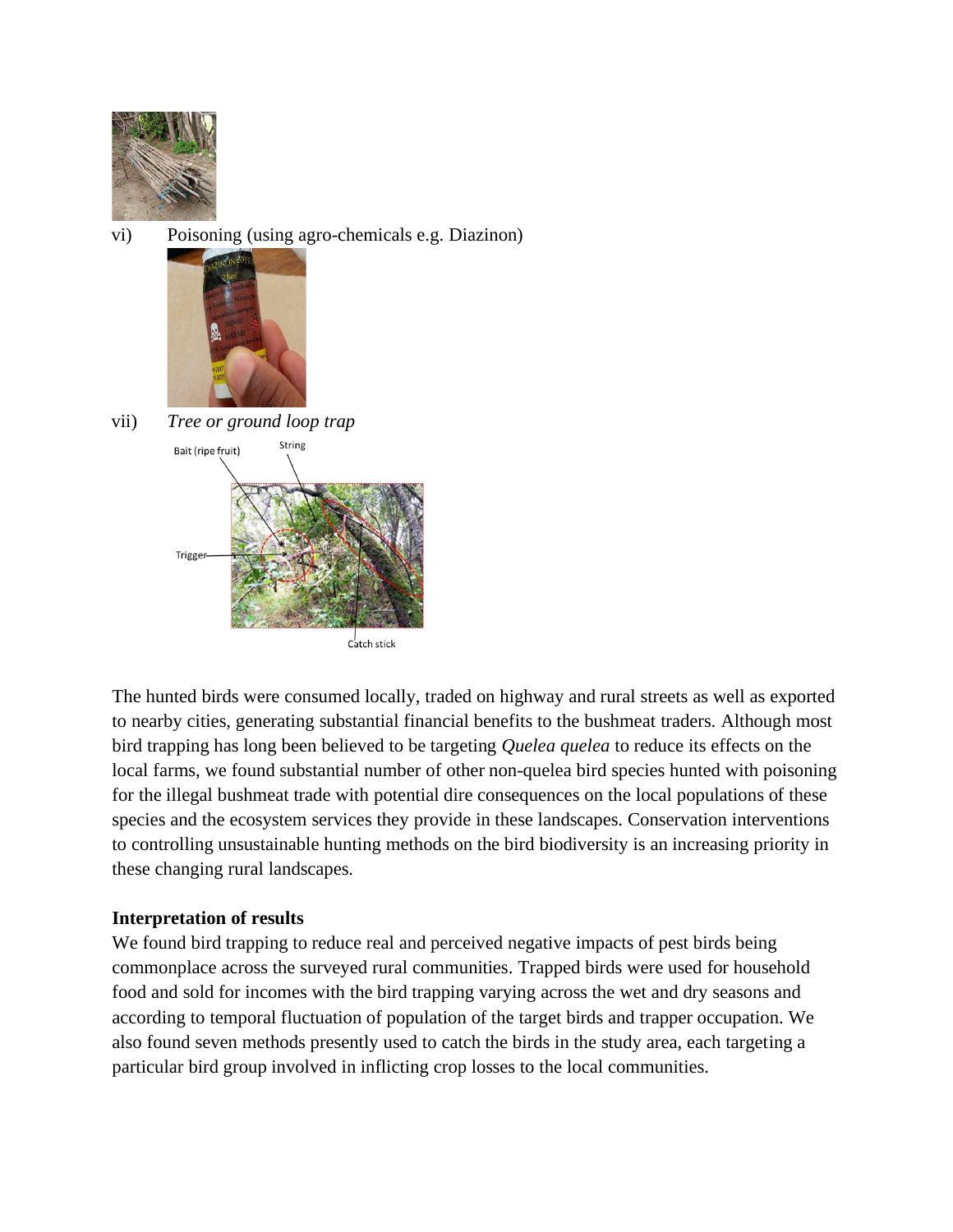Our finding that bird trapping patterns was driven by climate change-related stresses among the local communities was perhaps because of adopting bird trapping as a copping strategy to counter the effect of hunger associated with the shortage of food.

We found a suite of bird species ranging from smaller to larger size birds (including Village Weavers *Ploceus cucullatus*, doves, pigeons, helmeted guinea fowl and francolin) targeted for elimination as they are perceived as pests similar to the Quelea quelea. The use of such methods were applied mostly on newly-tilled and sown farms and at harvesting to improve local household incomes as an alternative avenue to compensate for the farm losses. Further, in the study area, the trapping methods were not used singly but in combination with each other and some methods appear to be bird size-specific and vary on their application across seasons. The trappers reported to use poison chemicals to kill birds of all sizes that feed to grains such as maize and ground nuts. Furthermore, with the exception of the sticky sap and poison chemicals, all other methods were reportedly being used more frequently both in dry and wet seasons.

Although conflict mitigation is often believed to be causing bird trapping, we found bushmeat trade as the main driver in these rural communities. Information from the trappers and own field observations confirms the perennial nature of the trapping to suppling the bird bushmeat probably in constant demand within and outside these rural communities.

### **Implications for bird conservation within human-dominated landscapes**

Our study has revealed relevant information for bird conservation both in the study area and elsewhere in the region that may be facing similar bird exploitation due to the bushmeat trade. Catching the quelea birds to reducing their negative impacts in the rural landscapes is prudent. However, some non-selective trapping methods such as poisoning cast conservation concerns especially on some non- migratory local bird species. Conservation interventions that target to reduce poisoning and illegal trapping of other benign species in these areas will greatly improve the population of these bird species and are increasingly a priority in these biodiverse humandominated landscapes.

### **Acknowledgements**

We thank two field assistants; Morris Nyambo and Mwajuma Issa for helping with data collection in the field. The village leaders and trappers in the studied rural communities allowed us and agreed to participate in this research. Research permit for this study was granted by Sokoine University of Agriculture, Dodoma regional council and the district councils of Kondoa and Chemba. Research fund was supported by ABC Funds, for which we owe many thanks.